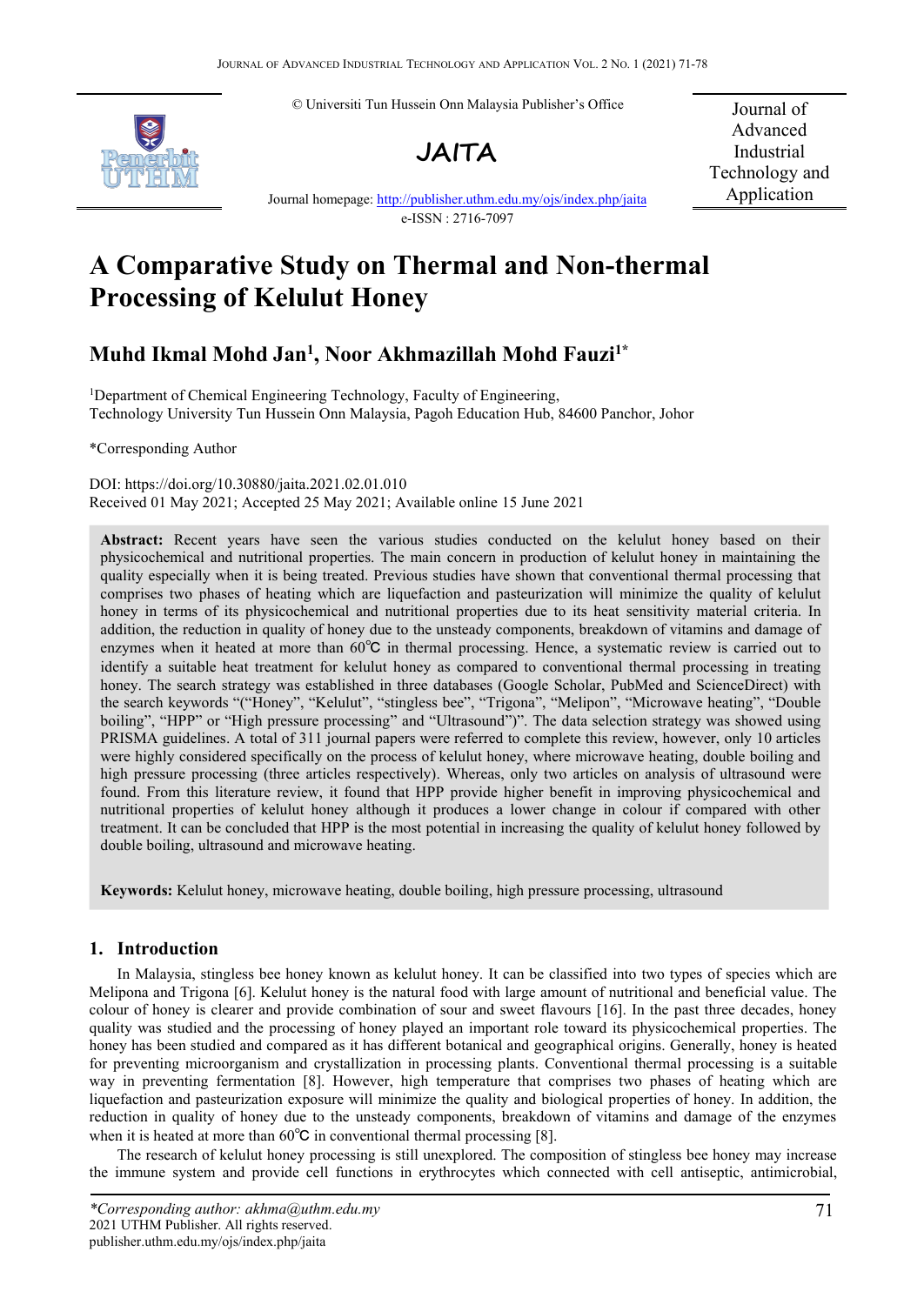anticancer, anti-inflammatory and wound therapeutic properties [16]. However, these valuable properties will be affected by their conventional heat treatment processing. To improve the honey quality, advanced technologies and innovations need to be developed in honey processing with the conventional thermal method. This study is focused by the current awareness, which is to identify the technologies in kelulut honey processing for better improvement in its quality. The quality of kelulut honey has been abandoned due to the lack of systematic scientific studies for honey processing [16]. Thus, kelulut honey in the world market became incomplete because of lack of standard, lower shelf life and lower industrial production [13]. Recently, microwave heating, double boiling, high pressure processing (HPP) and ultrasound are the processing used in treated kelulut honey. Microwave heating and double boiling classified as thermal processing meanwhile HPP and ultrasound classified as non-thermal processing. These different treatments may affect the taste, texture, appearance or nutritional value of kelulut honey. Yet, there is no report and investigation has been conducted on comparative study on thermal and non-thermal processing of kelulut honey. Therefore, the current study is undertaken to investigate the effect of different treatments (thermal and non-thermal) on the physicochemical and nutritional properties of kelulut honey.

### **2. Materials and Methods**

#### **2.1 Search Strategy**

A literature search was performed that cover the period from 2000 until 2020 by using three major databases, which are Google Scholar, PubMed and ScienceDirect. The compatible references were re-evaluated for confirmation of the search string. Moreover, the relevant references were also involved as an extra source of literature reports. All the search databases were exported into Mendeley software to check and remove duplicates of searched data in each database. "Honey", "Kelulut", "stingless bee", "Trigona" and "Melipona" were used as keywords to determine the article of kelulut honey. In addition, "Microwave heating", "Double boiling", "HPP" or "High pressure processing" and "Ultrasound" were added along with the previous stated keywords in order to focus the searches for the keluluthoney processing.

# **2.2 Inclusion Criteria**

Stingless bee is also known as Kelulut, Trigona and Melipona that be described in the literature review. In this review, the studies to investigate the quality of kelulut honey were involved. From the databases, only kelulut honey processing by using microwave, double boiling, high pressure processing (HPP) and ultrasound were included in this study. Studies published in English was taken into consideration.

# **2.3 Exclusion Criteria**

The papers that have not been written in English were not included in the study. The honeybee or other species that not related with stingless bee were excluded from the study. The studies of kelulut honey processing except microwave heating, double boiling, HPP and ultrasound were also excluded for this review.

#### **2.4 Study Selection**

Major literature search was performed by authors. At first, Mendeley software filtered out all the duplicate articles and monitored by hand search to ensure there is no identical articles were included. The possible papers were picked by selection of the title, abstract and recovery of the overall papers from the database search. Meanwhile, the irrelevant articles were remove based on the inclusion and exclusion standards. Then, the chosen articles were downloaded and been evaluated.

#### **2.5 Data Organization and Reporting**

The data obtain from each study were organized in a table that included the author's name, year of publication, title, type of heat treatment used, type of stingless bee species and outcomes. The studies were stated based to Preferred Reporting Items for Systematic Reviews and Meta-Analyses (PRISMA) guidelines [5]. This method involved the construction of an outline based on the number of articles identified, included, excluded and the reasons for exclusions throughout the phases [16]. It provides a flowchart to demonstrate the searching strategy until the evaluation process.

## **2.6 Descriptive of Selected Studies**

Figure 2.1 shows the PRISMA flow diagram of search strategy and selection process for kelulut honey processing. A total of 311 were identified after searching with three different databases which are Google Scholar, PubMed and ScienceDirect. After removal of duplicates, about 276 articles were separated. Then, 127 articles were removed because not focusing on kelulut honey processing and 149 articles were reassessed again. Finally, 121 articles that not written in English language and not focusing on microwave heating, double boiling, high pressure processing and ultrasound were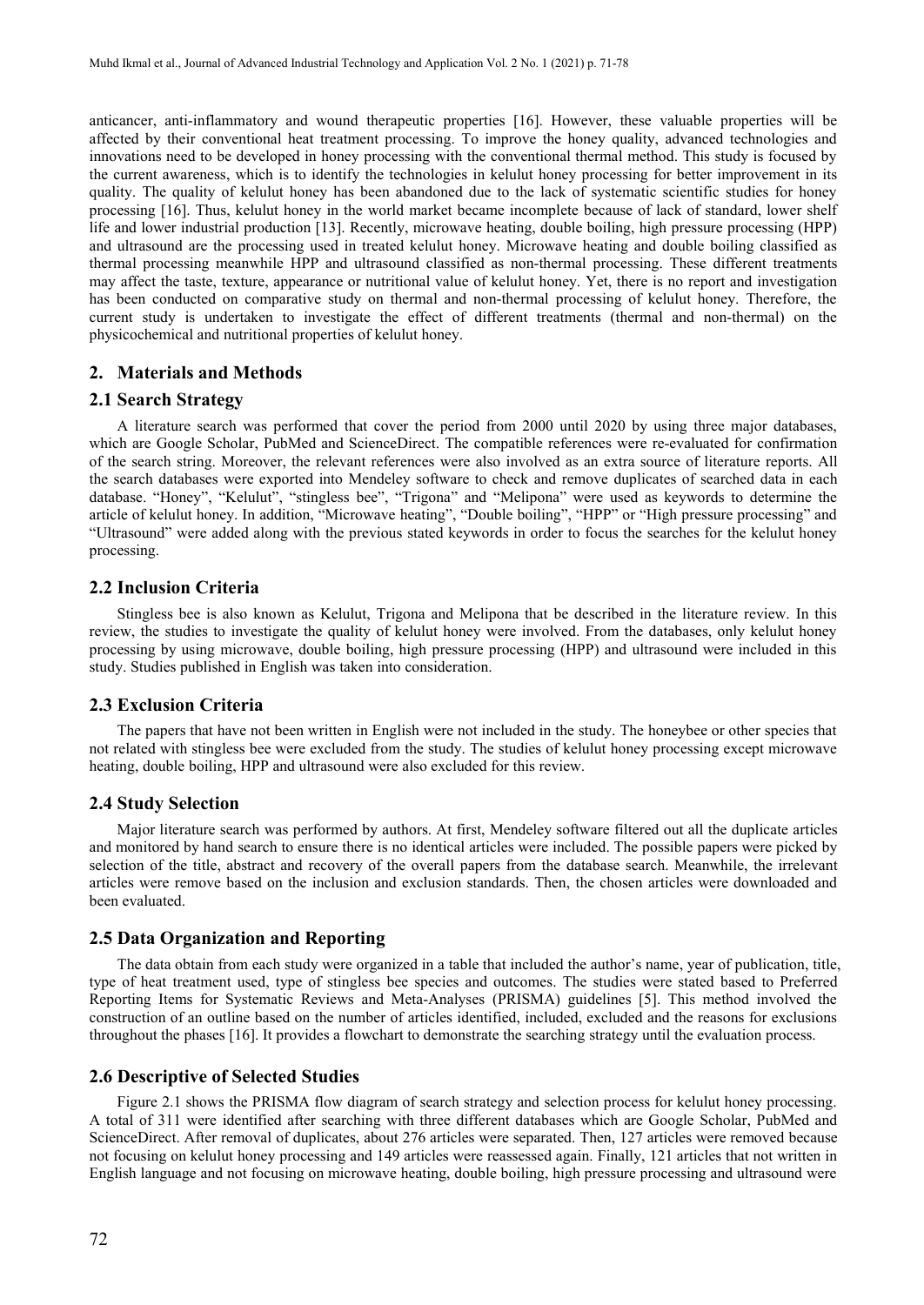removed and only 10 of the reports were choose for this review. All the 10 reports were identified and further analysis based on the category of kelulut honey form differences stingless bee species and outcomes. The summarized were tabulated on Table 2.1, 2.2, 2.3 and 2.4.



**Figure 2.1 -PRISMA flow diagram of search strategy and selection process for kelulut honey processing [16]**

| Table 2.1 - Microwave heating of kelulut honey processing |  |  |  |
|-----------------------------------------------------------|--|--|--|
|-----------------------------------------------------------|--|--|--|

| <b>Authors and</b><br>Year | <b>Types</b>                                                                                                    | <b>Method</b>                                                                                                                              | <b>Outcomes</b>                                                                                                                                                                       |
|----------------------------|-----------------------------------------------------------------------------------------------------------------|--------------------------------------------------------------------------------------------------------------------------------------------|---------------------------------------------------------------------------------------------------------------------------------------------------------------------------------------|
| Ramli et al.<br>$[11]$     | Trigona spp                                                                                                     | Combination<br>οf<br>low<br>temperature<br>vacuum<br>drying with microwave.                                                                | The radiation of microwave may reduce<br>the nutritional content of stingless bee<br>honey. It may affect the original quality,<br>aroma and taste of honey.                          |
| Lemos et al.<br>$[7]$      | Scaptotrigona<br>sp., Melipona<br><i>fasciculate</i> ,<br>Melipons<br><i>flavolineata</i> and<br>Apis mellifera | Microwave oven used to<br>digest the sample of honey<br>with diluted nitric acid and<br>hydrogen peroxide.                                 | Scaptotrigona sp. species provide large<br>amounts of minerals source                                                                                                                 |
| Yegge et al.<br>$[17]$     | Heterotrigona<br><i>itama spp</i>                                                                               | In microwave treatment,<br>the power level of 20, 60<br>and 100 for 10s, 15s, 30s<br>and 60s that performed in a<br>micro convective oven. | A significant in decreases<br>moisture<br>content and increasing phenolic content at<br>higher power level (60PL) and longer<br>treatment time (60s) by using microwave<br>treatment. |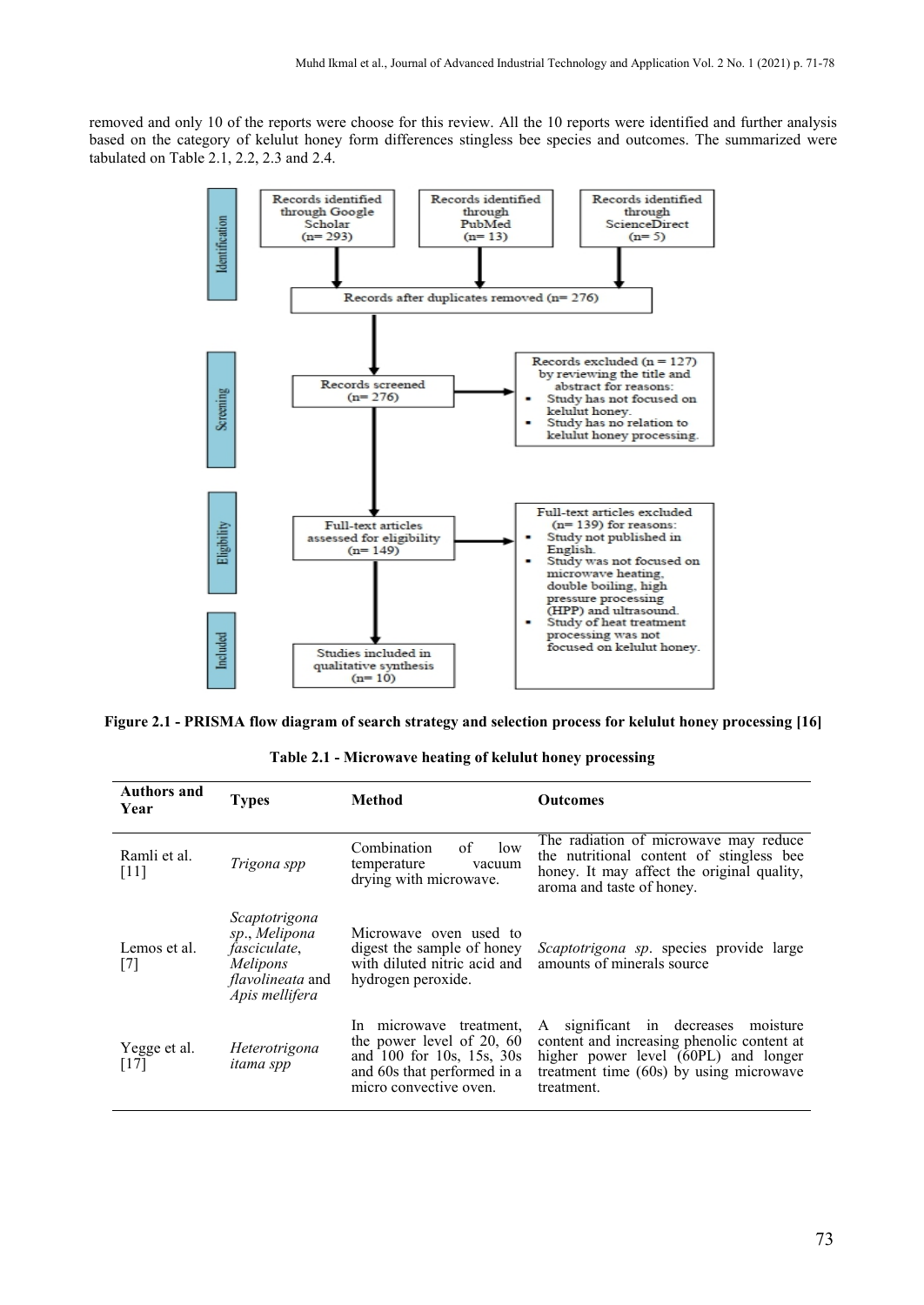| <b>Authors and</b><br>Year  | <b>Types</b> | <b>Method</b>                                                                                                                                                                                                                        | <b>Outcomes</b>                                                                                                                                                                                                                                                                                                                                   |
|-----------------------------|--------------|--------------------------------------------------------------------------------------------------------------------------------------------------------------------------------------------------------------------------------------|---------------------------------------------------------------------------------------------------------------------------------------------------------------------------------------------------------------------------------------------------------------------------------------------------------------------------------------------------|
| Akhmazillah<br>et al. $[1]$ | Trigona spp  | double<br>boiling<br>The<br>treatment was performed at<br>30 $\degree$ C, 60 $\degree$ C and 90 $\degree$ C for<br>10, 30 and 60 minutes<br>using a double boiler.                                                                   | The optimum conditions of double boiling<br>treatment at 60°C than untreated honey.<br>At $90^{\circ}$ C, the brown pigment significantly<br>increases with higher heating temperature.<br>No significant changes of moisture<br>content, total soluble solid and total solid<br>in overall temperature.                                          |
| Rahman et al.<br>$[9]$      | Trigona spp  | The honey samples were<br>different<br>heated<br>at<br>temperature $(30-60^{\circ}\text{C})$ for<br>different treatment time<br>$(10-60 \text{ min})$ with a double<br>boiler.                                                       | The optimum conditions of double boiling<br>treatment at $60^{\circ}$ C for 34.69 min due to<br>lower treatment time and below boiling<br>temperature. The lowest moisture content<br>at 27.86% with highest total solids, total<br>soluble solid and antioxidant activity at<br>72.14%, 70.75 °Brix and 65.44% was<br>found in those conditions. |
| Rahman [10]                 | Trigona spp  | Three different samples of<br>kelulut honey from types<br>of foods consumed by bees<br>(coconut, multifloral and<br>wild flower) were heated<br>to an optimized condition<br>at $60^{\circ}$ C for 35 minutes<br>with double boiler. | The double boiling treatment increase the<br>total phenolic content and brown pigment<br>of kelulut C (coconut) and kelulut W<br>(wild flower). The treatment improves the<br>physicochemical properties of three types<br>of kelulut honey compared to untreated<br>samples in a four weeks storage.                                             |

| Table 2.2 - Double boiling of kelulut honey processing |  |
|--------------------------------------------------------|--|
|                                                        |  |

**Table 2.3 -High pressure processing (HPP) of kelulut honey processing**

| <b>Authors and</b><br>Year | Types       | <b>Method</b>                                                                                                                          | <b>Outcomes</b>                                                                                                                                                                                                      |
|----------------------------|-------------|----------------------------------------------------------------------------------------------------------------------------------------|----------------------------------------------------------------------------------------------------------------------------------------------------------------------------------------------------------------------|
| Razali [12]                | Trigona spp | HPP was conducted at two<br>(200)<br>different pressures<br>and 600 MPa) with two<br>different time $(5 \text{ and } 10)$<br>minutes). | HPP provide better retention of total<br>acidity, reducing sugar, total sugar and<br>diastase activity. Increase the antioxidant<br>activity for 3% and total phenolic content<br>for $47.2\%$ at 600MPa/10 minutes. |
| Razali et al.<br>$[13]$    | Trigona spp | HPP was conducted at two<br>different pressures (200<br>and 600 MPa) with two<br>different time $(5 \text{ and } 10)$<br>minutes).     | The uses of HPP on kelulut honey provide<br>a better retention of antioxidant activity<br>by $3\%$ at 600MPa/10 minutes. There is no<br>significant changes $(p>0.05)$ on diastase<br>activity.                      |
| Razali et al.<br>$[14]$    | Trigona spp | Kelulut<br>honey<br>samples<br>was exposed to HPP at 600<br>MPa at 10 minutes.                                                         | Maintain the amounts of carbohydrates<br>and increasing the total phenolic content<br>by 47.2%. Increasing the probiotic<br>potential against <i>Lactobacillus</i> strain.                                           |

| Table 2.4 - Ultrasound of kelulut honey processing |  |
|----------------------------------------------------|--|
|----------------------------------------------------|--|

| <b>Authors and</b><br>Year  | <b>Types</b> | <b>Method</b>                                                                                                                                     | <b>Outcomes</b>                                                                                                                                                                                                                                                                                                                                                    |
|-----------------------------|--------------|---------------------------------------------------------------------------------------------------------------------------------------------------|--------------------------------------------------------------------------------------------------------------------------------------------------------------------------------------------------------------------------------------------------------------------------------------------------------------------------------------------------------------------|
| Akhmazillah<br>et al. $[1]$ | Trigona spp  | Indirect<br>sonication<br>processing was performed<br>a constant frequency of 37<br>kHz using an Elmasonic<br>S <sub>180</sub> H ultrasonic bath. | No significant difference of moisture<br>content for overall<br>processing<br>at $30^{\circ}$ C, $60^{\circ}$ C and $80^{\circ}$ C for temperature. Highest pH value was<br>10, 30 and 60 minutes with obtained from treatment temperature at<br>$30^{\circ}$ C. The brown pigment and antioxidant<br>will<br>activity<br>higher<br>increase<br>at<br>temperature. |
| Chong et al.<br>$[2]$       | Trigona spp  | Thermosonication<br>treatment of honey was<br>performed at $45.0$ , $55.0$ ,<br>$67.5$ , 80.0 and 90.0°C.                                         | Thermosonication improve the quality in<br>terms of water activity, moisture content,<br>color intensity, viscosity, total phenolic<br>content and radical scavenging activity.                                                                                                                                                                                    |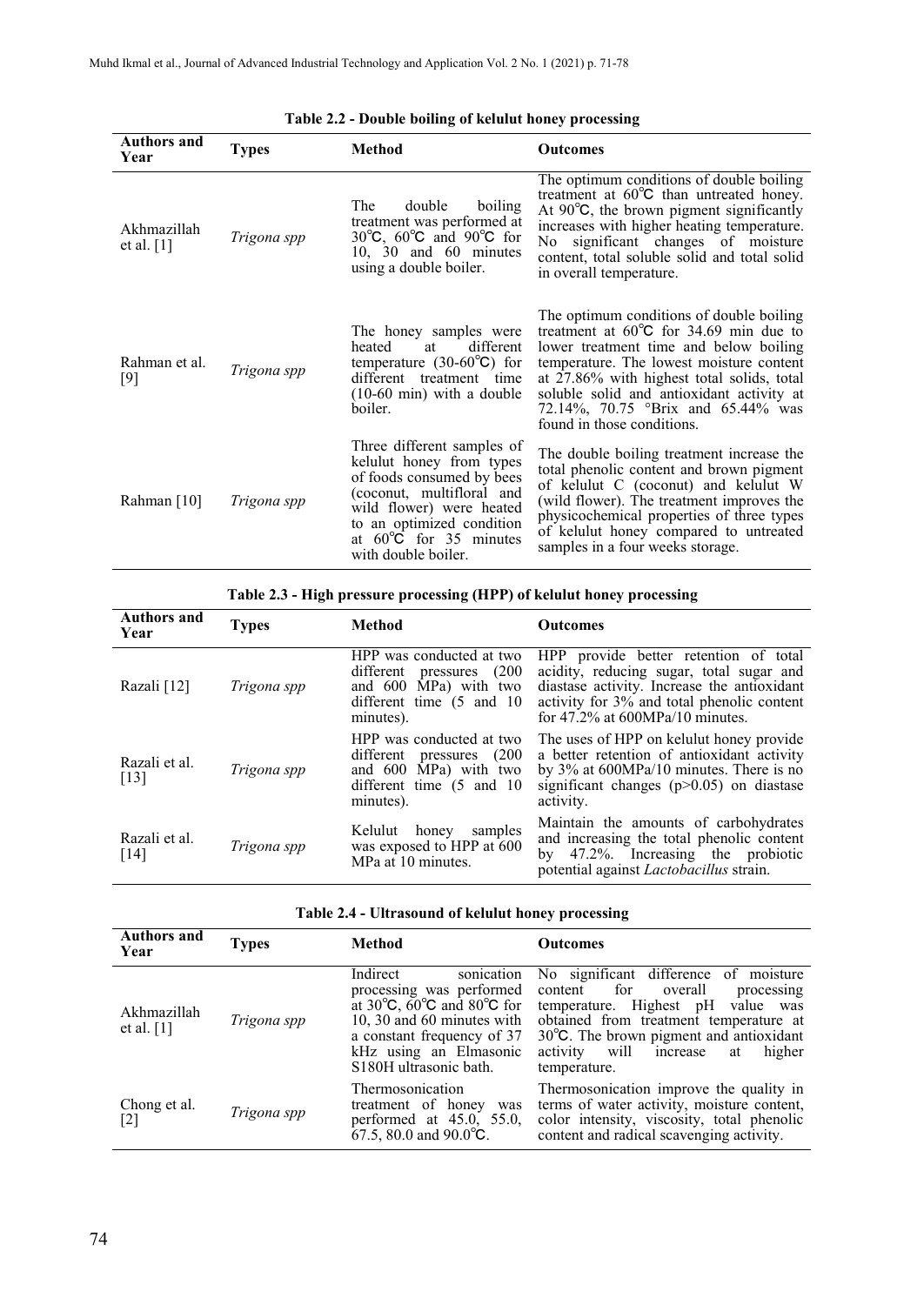# **3. Results and Discussion**

#### **3.1 Search Strategy**

# **3.1.1 Thermal of Kelulut Honey Processing**

#### **3.1.1.1 Microwave heating**

Yegge et al. [17] studied the effect of microwave heating of kelulut honey in minimize the moisture content. The reduction in moisture content of kelulut honey can occurred with high power level (60 and 100PL) and longer treatment time. The study also indicated a higher of phenolic content for 43% at power level of 60 for 60 minutes. The increment of brown pigment was significantly occurred at all power level not including the samples treated for both 20PL and 60PL in longer treatment time (30 and 60 min). The increment of total soluble solid (TSS) and total solid at power level of 60 and 100 for all treatment times. However, the microwave treatment showed reduction in antioxidant activity and pH.

Ramli et al. [11] conducted studies on microwave with lower temperature vacuum drying on kelulut honey. The experiments may increase the honey dewatering rate for about  $\eta_D = 0.25\%$  per minute. However, the radiation exposure by the microwave reduces the quality, aroma and taste of the honey. Lemos et al. [7] studied the physicochemical composition and inorganic constitutes with four different stingless bee species in Amazon which are *Scaptotrigona* sp., *Melipona fasciculata*, *Melipona flavolineata* and *Apis mellifera*. The study performed in a microwave oven with honey samples by using diluted nitric acid and hydrogen peroxide. The honeys from Scaptotrigona sp was found contained high amount of minerals (Ca, Cu, K, Mg). Among all the species, the reduction was occurred in soluble solids and moisture content with microwave treatment.

#### **3.1.1.2 Double Boiling**

Double boiling techniques in kelulut honey treatment is still underexplored. According to Rahman et al. [9], the highest reduction of moisture content by 4.22% occurred when treated kelulut honey with double boiled at 60 °C for 10 minutes compare to untreated samples. A larger value of total soluble solids (TSS) and total solids showed high sugar content in honey which contribute large amounts of antimicrobial. The highest brown pigment was occurred at  $60^{\circ}$ C for treatment time (10 minutes). A higher brown pigment showed in kelulut honey may showed a higher antioxidant property. The brown pigment of kelulut honey affected by high temperature but not treatment time. It was indicated with the results obtained which lowest brown pigment occurred at temperature (30℃ and 60℃) with same time treatment (10 min). The highest antioxidant produced at 60  $^{\circ}$ C for 35 min at treatment temperature. In addition, antioxidant activity provides a strong relation with physical properties (pH, color, electrical conductivity and TSS) of honey.

Meanwhile, another studied was performed by Akhmazillah et al. [1] found that the higher pH values of double kelulut occurred at 30℃ and 60℃ than the untreated kelulut honey. Meanwhile, pH values at 90℃ showed lower than untreated. After that, the treated of kelulut honey with double boiling was indicated the slightly changes on the moisture content, total soluble solid and total solids compare to untreated honey. The brown pigment of kelulut honey was higher when treated with double boiled at temperature of 80℃ for 60 minutes as shown. The rises of treatment temperature and time will increase the antioxidant activity of kelulut honey while treated with double boiled. However, the research found that the reduction antioxidant activity double boiled than untreated.

# **3.1.2 Non-thermal of Kelulut Honey Processing**

### **3.1.2.1 High Pressure Processing**

In the literature review, high pressure processing (HPP) was performed at the same condition of pressures (200 and 600MPa) with same treatment time at 5 and 10 minutes [13, 14]. Whereas, Razali [12] was performed study on the HPP treatment of kelulut honey with *Lactobacillus* strains. Razali et al. [13] studied indicate that HPP may improve the antioxidant properties of kelulut honey. It can be showed with increase the antioxidant activity at 600 MPa with 10 minutes processing. Another studied also shown the increment of antioxidant at 600MPa/10 minutes by 3.0% [12].

Then, HPP processing will increase the diastase activity of kelulut honey. The results showed the increment of diastase activity except for 200MPa with 5 minutes. Therefore, it demonstrated the capability of HPP to produce a fresh like quality of food product. Razali et al. [14] also identified the changes in colour with HPP processing. Therefore, it showed the limitation of HPP processing towards colour of kelulut honey. In addition, the kelulut honey processing with HPP was improved the quality of honey with increase the total phenolic content (TPC) and better prebiotic characteristics. It can be showed with limited experimental in *Lactobacillus* strains grown with HPP treated at 600MPa/10 minutes by longer doubling time. Razali [12] was concluded that optimum condition to maintain the kelulut honey for prebiotic potential and increasing nutritional at treatment pressure of 600MPa for 10 minutes.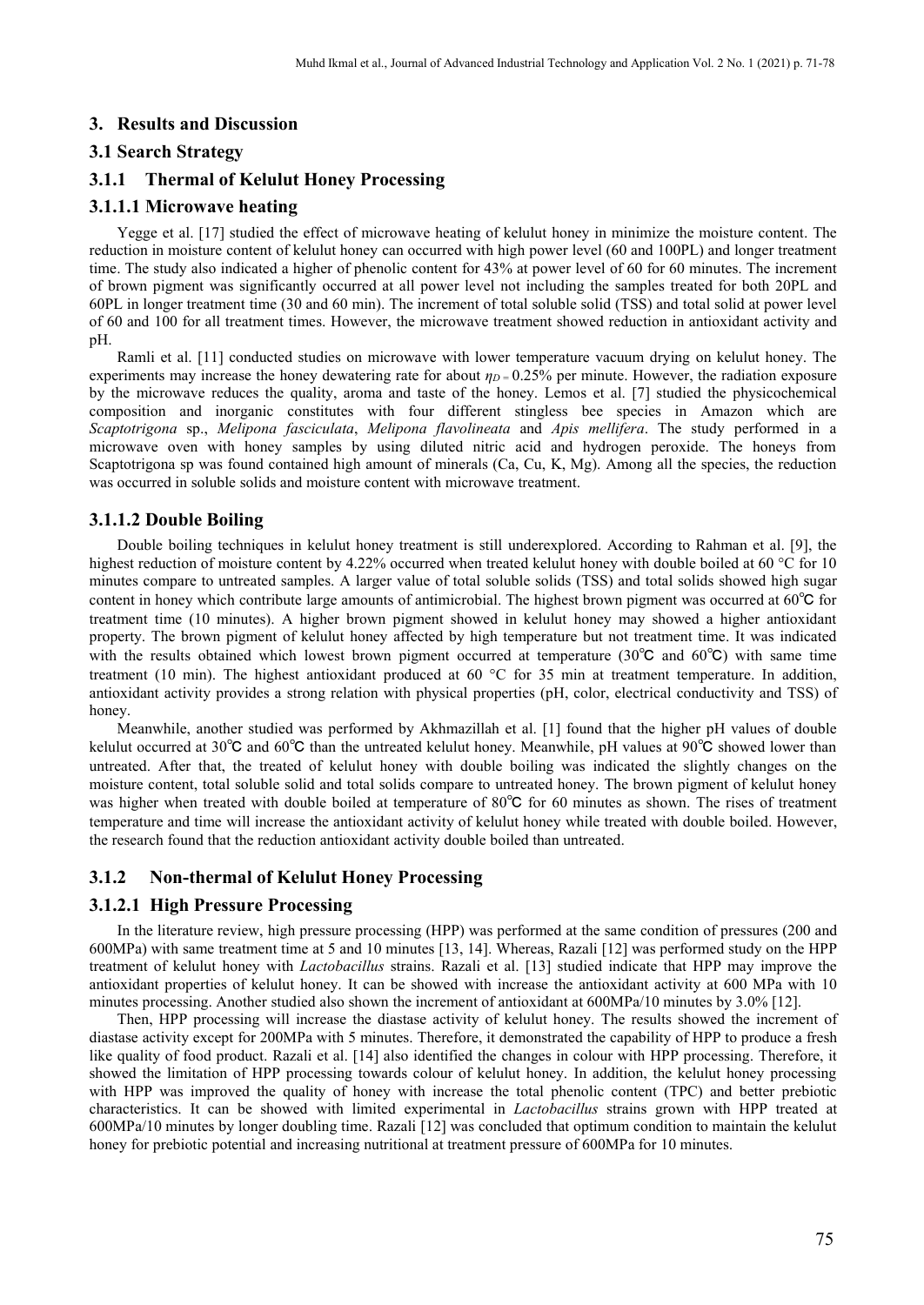### **3.1.2.2 Ultrasound**

There are limited studied on ultrasound with kelulut honey in physicochemical and nutritional characteristics. Akhmazillah et al. [1] conducted studies on application of indirect ultrasound as an alternative to the conventional treatment. From the research, the highest pH values occurred in 30℃ for 30 minutes and the results was different with all treatments at temperature of 60℃ and 90℃. The results of total solids and total soluble solids with ultrasound become fluctuated in increasing treatment time. The higher processing time and temperature may increase the brown pigment and antioxidant activity of kelulut honey.

Whereas, another studied of ultrasound was conducted by Chong et al [2] to improve the storage quality of raw kelulut honey. The combination of heat and ultrasound was known as thermosonication techniques. The application of thermosonication can minimize the moisture content due to the high mass transfer by collapsing microbubbles. The techniques also increase the colour intensity at higher temperatures and longer treatment time. Interestingly, the thermosonication was found to increase the phenolic content of kelulut honey.

### **3.2 Discussions**

The analysis of physicochemical for honey is important in the global trade which play important role in a growing variety of food products. pH is crucial which affects the texture, stability and shelf life of kelulut honey [10]. A high amount of moisture content may lead fermentation risk to kelulut honey [17]. The moisture contentis related with total solids and total soluble solid (TSS) which contribute in the quality of honey. A larger value of total solids and TSS showed high sugar content in honey which contribute large amounts of antimicrobial [9]. Meanwhile, a higher brown pigment showed in kelulut honey may showed a higher antioxidant property. Antioxidant also significant features in nutritional properties of honey [3].

This systematic review recognizes 10 reports on kelulut honey processing with four different types of heat treatment which are microwave heating, double boiling, high pressure processing (HPP) and ultrasound. In conventional honey processing, the application of heat is needed to reduce the time and dissolve large sugar granules at a temperature of more than 50℃ until 77℃ [15]. Recent studies have shown that thermal treatment will minimize the nutritional value, texture and taste of honey [4]. In the review, the quality of honey which are physicochemical properties (pH, moisture content, total solids, total soluble solids (TSS), brown pigment and antioxidant activity were investigated by using different heat treatment. The summary of thermal and non-thermal processing of kelulut honey in terms of physicochemical and nutritional properties shows in Table 3.1.

|                                         | <b>Advantages</b>                                                                                                                                                                     | <b>Disadvantages</b>                                                                                              |
|-----------------------------------------|---------------------------------------------------------------------------------------------------------------------------------------------------------------------------------------|-------------------------------------------------------------------------------------------------------------------|
| Thermal processing of kelulut honey     |                                                                                                                                                                                       |                                                                                                                   |
| Microwave heating                       | Reduce moisture content<br>$\bullet$<br>Increases phenolic content<br>٠<br>Increases brown pigment<br>$\bullet$<br>Increase total soluble solid (TSS)<br>$\bullet$<br>and total solid | Reduce antioxidant activity<br>Reduce pH<br>Radiation exposure will reduce<br>٠<br>the quality and taste of honey |
| Double boiling                          | Reduce moisture content<br>$\bullet$<br>Increases pH<br>Increases brown pigment<br>٠<br>Increase total soluble solid (TSS)<br>$\bullet$<br>and total solid                            | Reduce antioxidant activity                                                                                       |
| Non-thermal processing of kelulut honey |                                                                                                                                                                                       |                                                                                                                   |
| High pressure processing<br>(HPP)       | Reduce moisture content<br>$\bullet$<br>Increases antioxidant activity<br>$\bullet$<br>Increase phenolic content                                                                      | Low changes in colour (brown<br>pigment)                                                                          |

**Table 3.1 -The summary of thermal and non-thermal processing of kelulut honey in terms of physicochemical and nutritional properties**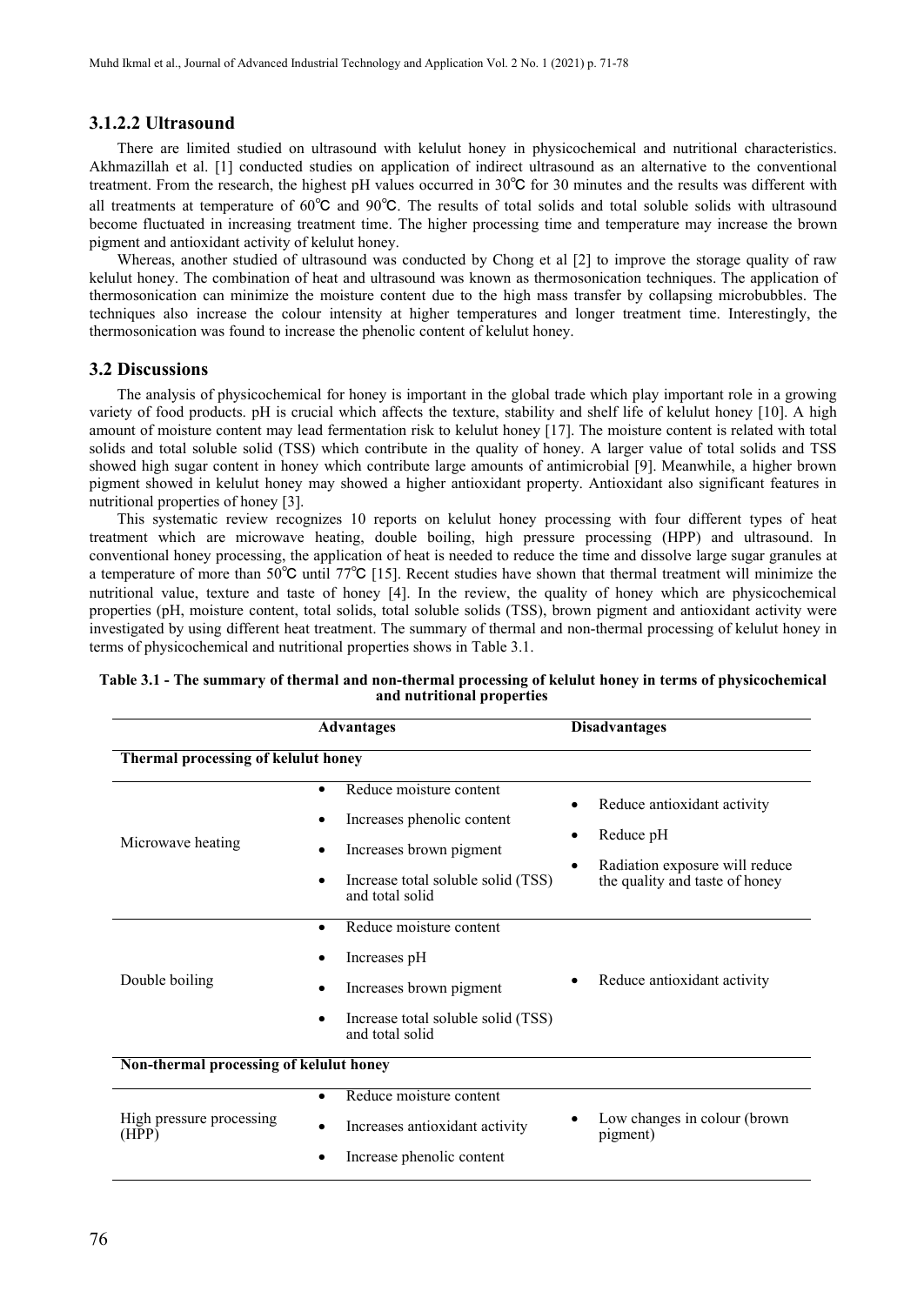|            | Increase diastase activity<br>$\bullet$       |                                                |
|------------|-----------------------------------------------|------------------------------------------------|
|            | Better prebiotic characteristics<br>$\bullet$ |                                                |
|            | Reduce moisture content<br>$\bullet$          | Slight changes in total solid and<br>$\bullet$ |
|            | Increases pH<br>$\bullet$                     | <b>TSS</b>                                     |
| Ultrasound | Increase brown pigment<br>$\bullet$           | Lack effective in removing                     |
|            | Increase antioxidant activity<br>$\bullet$    | microorganisms                                 |

#### **4. Conclusion**

As a conclusion, this study has identified microwave heating, double boiling, high pressure processing (HPP) and ultrasound via method of PRISMA guidelines with three different databases (Google Scholar, ScienceDirect and PubMed). From the literature review, it found that high pressure processing (HPP) provides higher benefit in improving physicochemical and nutritional properties of kelulut honey if compared with other treatment. Thus, HPP is the most potential in increasing the quality of kelulut honey followed by double boiling, ultrasound and microwave heating. This study can be further research with various database in wider range of year, more comparison of thermal and nonthermal treatment in kelulut honey processing or different types of honey in order to obtain maximum efficiency of data and result of physicochemical and nutritional properties.

#### **Acknowledgement**

The author would like to thank the Faculty of Engineering Technology, Universiti Tun Hussein Onn Malaysia for its support. The author also would like to express gratitude to Ts. Dr. Noor Akhmazillah binti Mohd Fauzi as a supervisor for his guidance and help while conducting this study. The author also would like to thank Ts. Dr. Aliff Hisyam bin A Razak for his encouragement. Not to forgotten on Nurfaseha binti Mohammad Omar, Nur Izzati Shuhada binti Mohammed Jeffri and family for their helpful discussion, guidance and support.

# **References**

- [1] Akhmazillah, N., Fauzi, M., Amir, B., Binti, N., Atikah, N., & Rahman, A. (2017). Thermal and Non-Thermal Processing of Kelulut Honey: Effect on Physicochemical Properties, Brown Pigment and Antioxidant Activity
- [2] Chong, K. Y., Chin, N. L., & Yusof, Y. A. (2017). Thermosonication and optimization of stingless bee honey processing. Food Science and Technology International, 23(7), 608–622. https://doi.org/10.1177/1082013217713331
- [3] Fauzi, & Akhmazillah, N. (2014). Quality Improvement of Manuka Honey Through the Application of High Pressure Processing. Auckland, University of Auckland
- [4] Fauzi, N. A., & Farid, M. M. (2015). High-pressure processing of M anuka honey: brown pigment formation, improvement of antibacterial activity and hydroxymethylfurfural content. International Journal of Food Science & Technology, 50(1), 178-185
- [5] Hopia, H., Latvala, E., & Liimatainen, L. (2016). Reviewing the methodology of an integrative review. Scandinavian Journal of Caring Sciences, 30(4), 662–669. https://doi.org/10.1111/scs.12327
- [6] Jalil, M. A. A., Kasmuri, A. R., & Hadi, H. (2017). Stingless bee honey, the natural wound healer: a review. Skin pharmacology and physiology, 30(2), 66-75
- [7] Lemos, M. S., Venturieri, G. C., Dantas Filho, H. A., & Dantas, K. G. (2018). Evalu`ation of the physicochemical parameters and inorganic constituents of honeys from the Amazon region. Journal of Apicultural Research, 57(1), 135-144
- [8] Nagai, T., Sakai, M., Inoue, R., Inoue, H., & Suzuki, N. (2001). Antioxidative activities of some commercially honeys, royal jelly, and propolis. Food chemistry, 75(2), 237-240
- [9] Rahman, A. A., Fauzi, A. M., & Razali, F. (2018). Optimization of double boiling condition for kelulut honey processing using response surface methodology. Chemical Engineering Transactions, 63, 763–768. https://doi.org/10.3303/CET1863128
- [10] Rahman, N. A. A. (2019). The Physicochemical and Antioxidant Properties Of Double-Boiled Kelulut Honey
- [11] Ramli, A. S., Basrawi, F., Idris, D. M. N. D., bin Yusof, M. H., Ibrahim, T. K., Mustafa, Z., & Sulaiman, S. A. (2017). A new dewatering technique for stingless bees honey. In MATEC Web of Conferences (Vol. 131, p. 03014). EDP Sciences. Saikaly, S. K., & Khachemoune, A. (2017). Honey and wound healing: an update. American journal of clinical dermatology, 18(2), 237-251